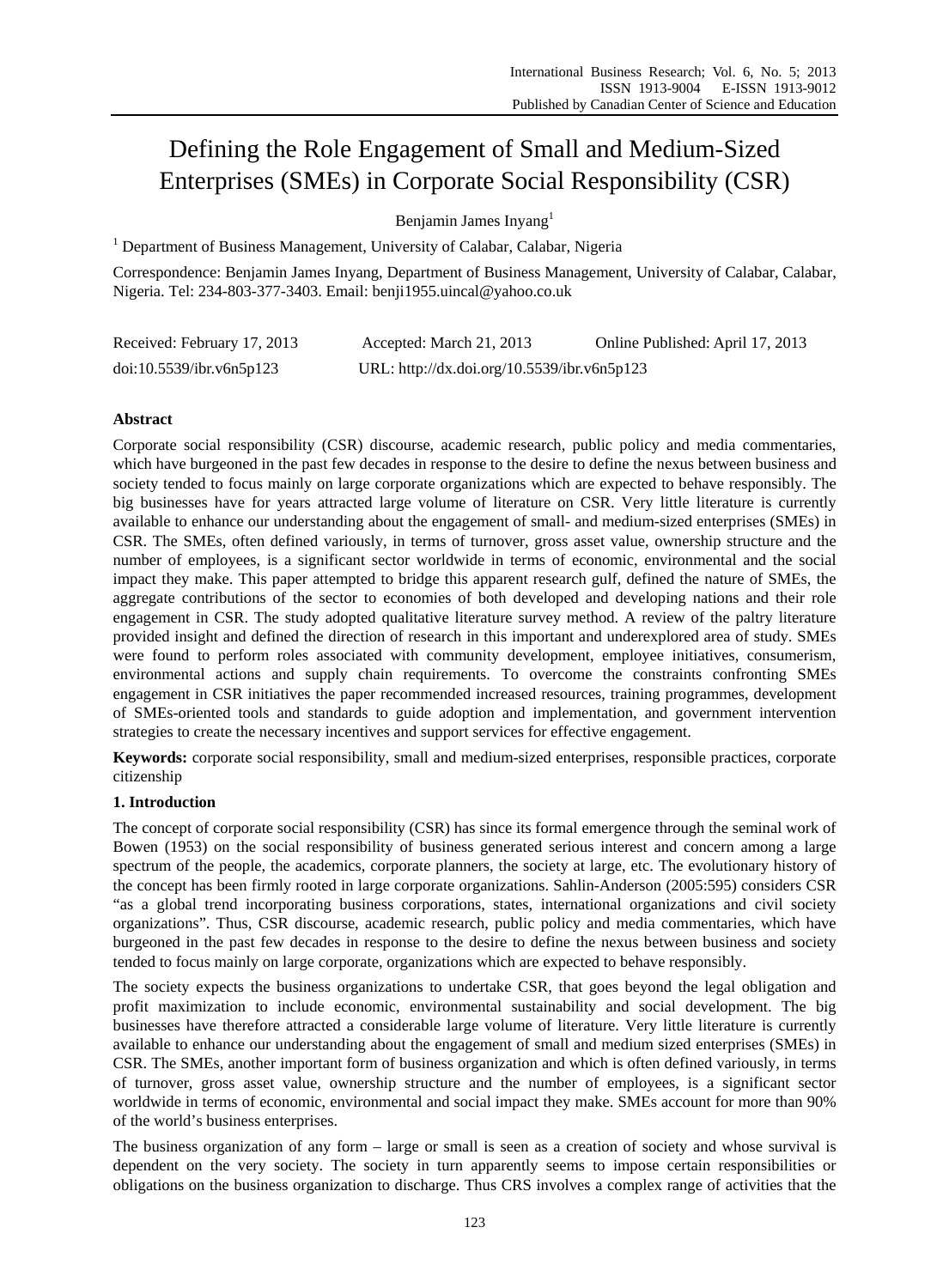business enterprise is expected to undertake to satisfy the interest of multiple stakeholders and maintain harmonious relationship with the community where the business is located. Business enterprises are usually regarded as constructive partners in the communities of operation. They have been instrumental in creating employment opportunities, wealth, products and services, yet the pressure on business to play a role in social issues involving, stakeholders – employees, society, environment and government is increasing (Sharma, Sharma & Devi, 2009).

The World Business Council for sustainable development writes that businesses are integral parts of society and their roles are encouraged by the society; the two are interdependent and must ensure mutual understanding and responsible behaviour (WBCSD, 2009). Similarly, Porter and Kramer (2006) add that successful organizations need a healthy society at the same time a healthy society needs successful companies. There is justification to then study the role engagement of SMEs in CSR as is the case with the large volume of literature which is focused on large corporations and since the society also has expectations of SMEs to behave responsibly.

The objective of this study is to bridge the apparent research gulf existing between the two economic sectors – big corporate organizations and SMEs in terms of CSR discourse and academic research. The study further defines the nature of SMEs and their engagement in responsible practices, analyses the factors driving these initiatives, the strategies of engagement and challenges of implementation as well as defines the action plan to overcome these constraints to guide effective implementation.

The paper is divided into eleven sections: The introductory section is followed by the literature review while section three states the methodology of study. Section four analysizes the contributions of the SMEs to economic development. Section five and six handle the emerging concern about SMEs-CSR discourse and the motivations for SMEs engagement in CSR respectively. Section seven presents the strategies of engagement while section eight identifies the benefits of engagement. The challenges of implementation and the strategies to overcome them are discussed in sections nine and ten respectively. This is followed by the conclusion.

## **2. Literature Review and Definition of Concepts**

## *2.1 Corporate Socials Responsibility*

There is no agreement in the literature about the definition of CSR as scholars are wont to offer definitions which vary in content, context, process and value. Industry Canada (2009:1) declares that "CRS is an evolving concept that currently does not have a universally accepted definition". Meehan, Meehan and Richards (2006) similarly note that definitional issues regarding CSR have remained an area of deliberation from the concept's very beginnings. These and many similar declarations are well supported by many reviews and scholarly writings which have attempted to define the concept of CSR (Carroll, 1979; 1999; Wood, 1991; Van Marrewijk, 2003; Catalysts Consortium, 2002; McWilliams, Siegal & Wright, 2006; Obalola, 2008; Dahlsrud, 2008).

Davis and Blomstroom (1975:39) consider CSR as "obligations of decision makers to take actions which protect and improve the welfare of society as a whole along with their own interest". This definition implies that CSR seeks to protect and improve society and thus bringing positive benefits to society. Another point is that CSR is an obligation. Carroll (1979:500) defines CSR thus: "The social responsibility of business encompasses the economic, legal, ethical and discretionary expectations that society has of organization at a given point in time". Carroll's four dimensional definition of CSR involves the conduct of a business so that it is economically profitable, law abiding, ethically oriented and socially supportive. The discretionary dimension involves voluntarism and or philanthropy. The World Business Council for Sustainable Development (WBSCD 2009:2) defines CSR as "the commitment of business to contribute to sustainable economic development, working with employees, their families, the local community and society at large to improve their quality of life". For Industry Canada (2007:1) CSR is "the way firms integrate social, environmental and economic concerns with their values, culture, decision making, strategy and operations in a transparent and accountable manner and thereby establish better practices within the firm, create wealth and improve society".

According to EU Commission (2002, 347 final:5) "…. CSR is a concept whereby companies integrate social and environmental concerns in their business operations and in their interaction with their stakeholders on a voluntary basis". In his contribution Freisleben (2011:53) states that "CSR is about the company having an ethos or set of values – sometimes expressed in the vision, mission and goals of the organization and many business practices to produce an overall positive impact on society". In a review of the literature, Liu and Fong (2010:35) note that "CSR is largely understood as a range of voluntary initiatives, beyond legal and contractual requirements, which, if undertaken effectively should eventually benefit the workforce, their families and local communities and ultimately improve the overall welfare of the community and contribute to economic development". Inyang, Awa and Enuoh (2011:120) define CSR as "obligation of businessmen to pursue those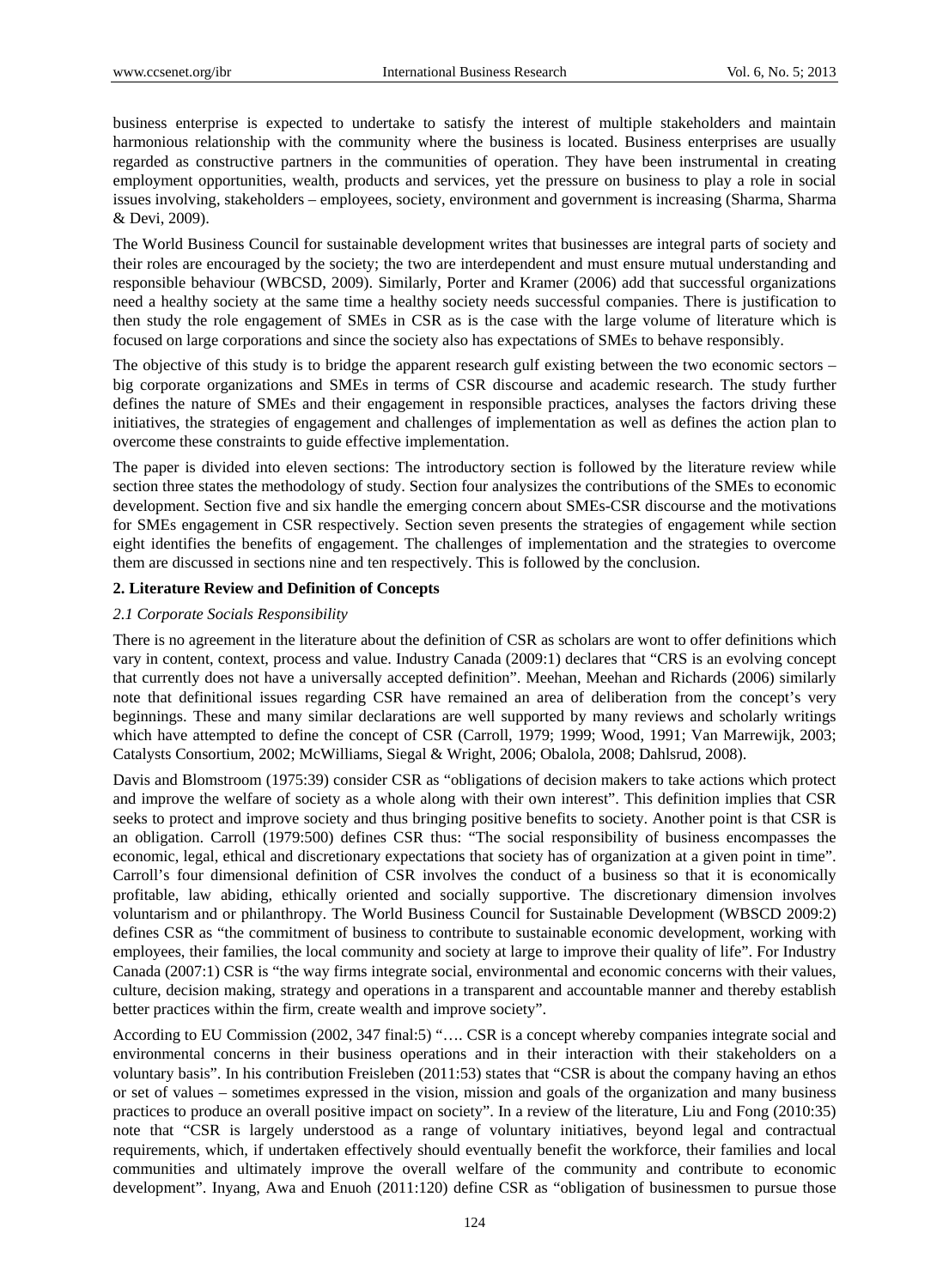policies, to make those decisions to follow those lines of action, which are desirable in terms of objectives and values to the society of their location". This is a useful definition that is elastic enough to accommodate the varied concerns of CSR as exposed in the burgeoning literature. Issues of economic profitability; legal concern; ethical and philanthropic activities; sustainability in all its ramifications; and ecological, social etc., economic accountability – where businessmen invest in projects that have specific effect on the community and are profitable to the firm and its stakeholders can be accommodated in the definition. Equally, important is the fact that content, context, cross-cultural, and/or country specific analysis concerned with CSR can be undertaken successfully and more objectively.

#### *2.2 Small and Medium-Sized Enterprises (SMEs)*

Like CSR the concept of SMEs is not amenable to a universally accepted definition. The definition of SMEs varies in context across countries, industries, organizations, agencies and the academic community. SMEs are often defined numerically or specifically to cover companies with a workforce ranging from 1 to 100 employees and in some cases up to 250 employees as the upper limit. When they are statistically defined the lower limit for the member of employees for the "small scale enterprises" is usually put at between 5-10 workers with and upper limit of 50-100. The upper limit for the "medium-sized enterprises" is usually 100-250 employees. The European Union Standard definition for SMEs is any business with fewer than 250 employees and a turnover of up to 50 million Euros and a balance sheet of about 43 million Euros. This definition may not be applicable to all countries since SMEs considered large in one country may not be so in another. The foregoing therefore shows that SMEs encompass a very broad range of enterprises from established traditional family business employing over a hundred people to survivalist self-employed people working in informal microenterprises.

Small and medium-sized enterprises are also defined in terms of qualitative criteria such as controlling a small share market, personal management by owner, or even lacking a formalized bureaucratic structure. The SMEs are therefore distinguished from larger companies by such characteristics as owner-managed, independent, multitasking, fire-fighting, cash limited, personal relationships and informality. Spence and Lozano (2000) note that SMEs are majorly oriented toward solving day-to-day problems; there is also the dominance of informal relations, interpersonal relations and communication. Enderle (2004) adds that there is a high degree of interrelation with their environment or community of operation and the SMEs are subject to the market dynamics which are determined by large enterprises through the supply chain. Lepoutre and Heene (2006:259) present an interesting definition of SMEs in terms of a small business responsibility, where a responsible entrepreneur is a person who:

- Treats customers, business partners and competitors with fairness and honesty.
- Cares about health, safety and general well-being of employees and customers.
- Motivates the workforce by offering training and development opportunities.
- Acts as a "good citizen" in the local community.
- Is respectful of natural resources and the environment.

These characteristics directly influence or affect the way in which SMEs engage in CSR. The orientation of the small business owner tended to be employee, customer and community focus and CSR initiatives are accordingly designed to satisfy these stakeholders.

#### **3. Methodology of Study**

The study adopted qualitative literature survey method. This facilitates in-depth and contextual analysis of issues under study. A review of the paltry literature provided useful insight about the significant position of SMEs engagement in CSR. This methodology also provided the basis for defining the direction of research in this important and apparently underexplored area of study.

## **4. Contribution of SMEs to Economic Development**

The SMEs make significant contribution to the economies of both developed and developing nations in terms of employment generation and development impacts. *The European Union Commission Report* of 2005 notes that SMEs contribute greatly to the economy of Europe; 99% of all companies are SMEs and they provide around 75 million jobs and in some industries like in textile, construction and furniture, they provide around 80% of the job. In the United States small businesses represent more than 99% of all employees, engaging 52% of private sector employees (*www.sba.gov*). Princic (2003) reports that the SMEs comprise approximately 90% of Canadian business and employ almost half of the Canadian workforce. *The National Development Reform Commission of China* reports that SMEs contribute considerably to income growth, employment growth, export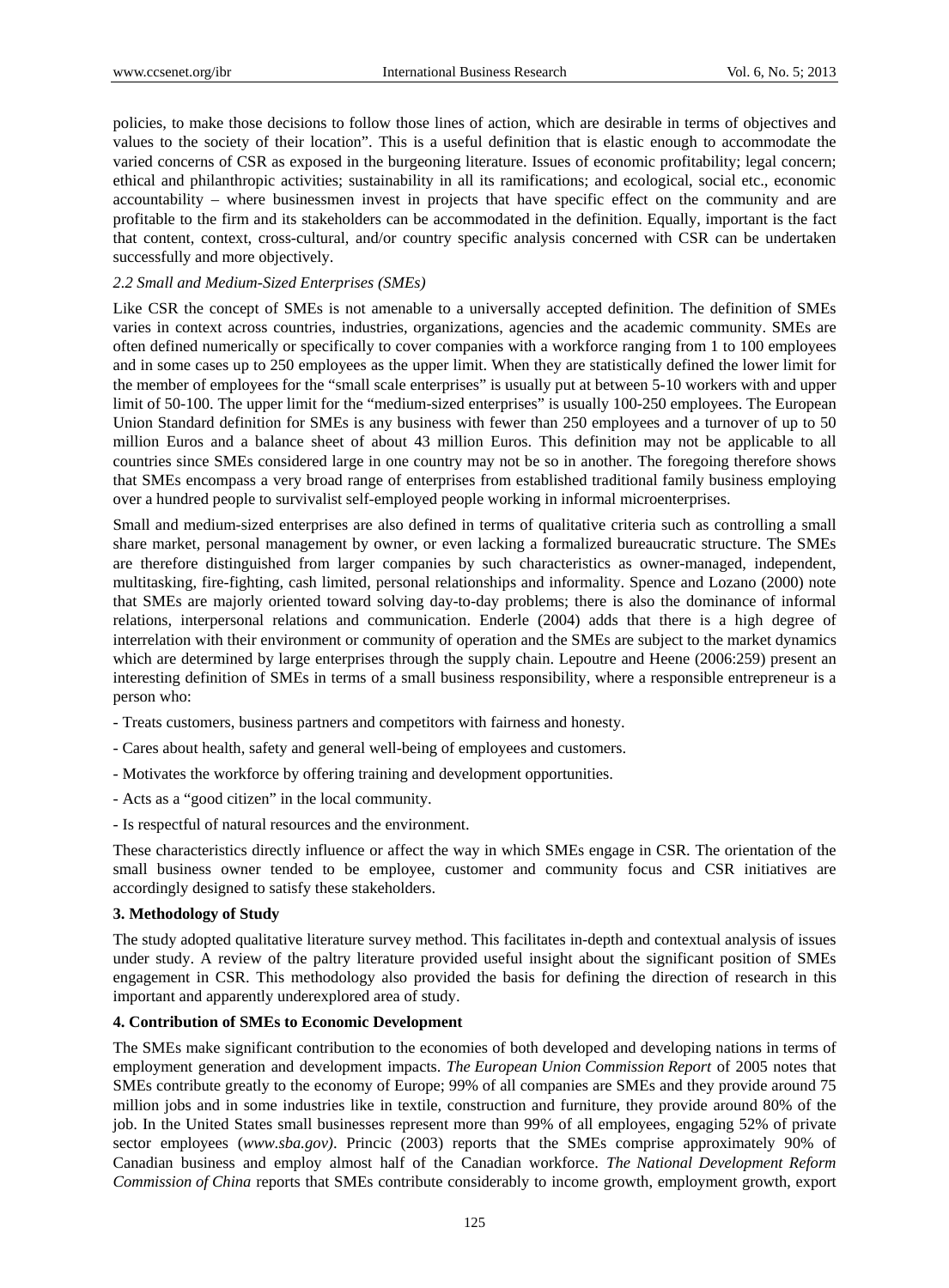expansion and economic structure optimization. It further stated that until 2006, SMEs amounted to 45% of employment in townships and 60% of the Gross Domestic Product of China. In South Africa, SMEs account for about 91% of the formal business entities, contributing to about 57% of GDP and providing almost 60% of employment (Kongolo, 2010). *The Asian Association of Management Organization* in its report of 2007 notes that SMEs in the Asia-Pacific region remain a critical source of employment and income creation contributing more than 60% of jobs. *The Australian Bureau of Statistics* 2007 notes that the SMEs, which are made up of firms with less than 200 employees, account for 95% of all Australian commercial organizations. These figures are similar to what is obtained in developing countries. Luetkenhorst (2003), notes that SMEs constitute 90% of enterprises and account for at least half of employment in developing countries. Overall, SMEs are known to constitute more than 90% of business worldwide and account for between 50% and 60% of employment and more than half of gross domestic product.

The engagement of SMEs in CSR is very important in the economy since these enterprises help to create employment opportunities, drive economic growth, promote private sector development and provide opportunity for equitable distribution of income in scoeity. Luetkenhorst (2004:159) argues that SMEs support economic growth and livelihoods in developing countries because these enterprises:

1) Tend to use more labour-intensive production processes than larger enterprises, thus boosting employment leading to more equitable income distribution.

2) Provide livelihood opportunities through simple, value-adding processing activities in agriculturally based economies.

3) Nurture entrepreneurship.

4) Support building up of systematic productive capacities and the creation of resilient economic systems, through linkages between small and large enterprises.

Studies undertaken within the African context provide support for SMEs been instruments of social transformation of the rural communities through their social responsibility actions (Dzansi, 2011; Oguntade & Mafimisehi, 2011; Viviers & Venter, 2007). The SMEs in this context offer opportunities for capacity building, economic empowerment and provision of rural infrastructure.

Studies conducted about SMEs in Nigeria – a developing country, for example, have noted the promotion of entrepreneurship among SMEs by contributing significantly to tackling unemployment (Owualah, 1999). The SMEs help to drive national development like the cases in developed economies (Safiriyu & Njogo, 2012). Aremu and Adeyemi (2010) found that SMEs have gained prominence as seed beds of innovations, inventions and employment generation. Owualah and Obokoh (2007) found that introducing enterprise training in educational institutions in the Niger Delta region of Nigeria enhanced the development of entrepreneurship and entrepreneurial skills and helped to change the mind set of youths to venture into SMEs operations after graduation rather than hostage-taking or kidnapping to extract ransoms. The close relations of the SMEs operators with employees, the local community and business partners often mean they have a naturally responsible approach to business. The SMEs are, in fact, no less responsible than large enterprises.

# **5. Emerging Interest in SMEs-CSR Discourse**

The recent awakening of interest among scholars and the research community to engage in SMEs-CSR discourse is as a result of the realization of the aggregate impacts of SMEs on national economies. The burgeoning research focuses on embedding CSR in SMEs and the challenges confronting these businesses as they handle social issues in response to society's expectations and pressures. A major development of note appears in the special issues on CSR in SMEs published by *Business Ethics: A European Review*, 18(1) Journal 2009 and *Journal of Business Ethics*, 67(3) in 2006. *International Business Research*, 5(7) 2012 in its special issue on CSR and SMB published by Canadian Centre of Science and Education emphasizes the same theme. These studies highlight the different ways CSR is gradually emerging not only as a condition but also as a strategy for SMEs. Kechiche and Soparnot (2012), note that the SMEs consider CSR not as an add-on but rather as a part of the overall day-to-day management. Santos (2011) in a study conducted to gain an insight into SMEs-CSR practices in Portugal finds that while CSR takes on an informal, non-structured character, it was incorporated into the daily management of the companies studied. The recent call for papers by *Business and Society* with the proposed special issue on "SMEs and CSR in developing countries: Advancing Academic and Policy-oriented knowledge" to be published in June 2013 is to provide new perspectives and insights on CSR and SMEs in developing countries.

These commendable developments have helped to increase the number of research works on the nexus between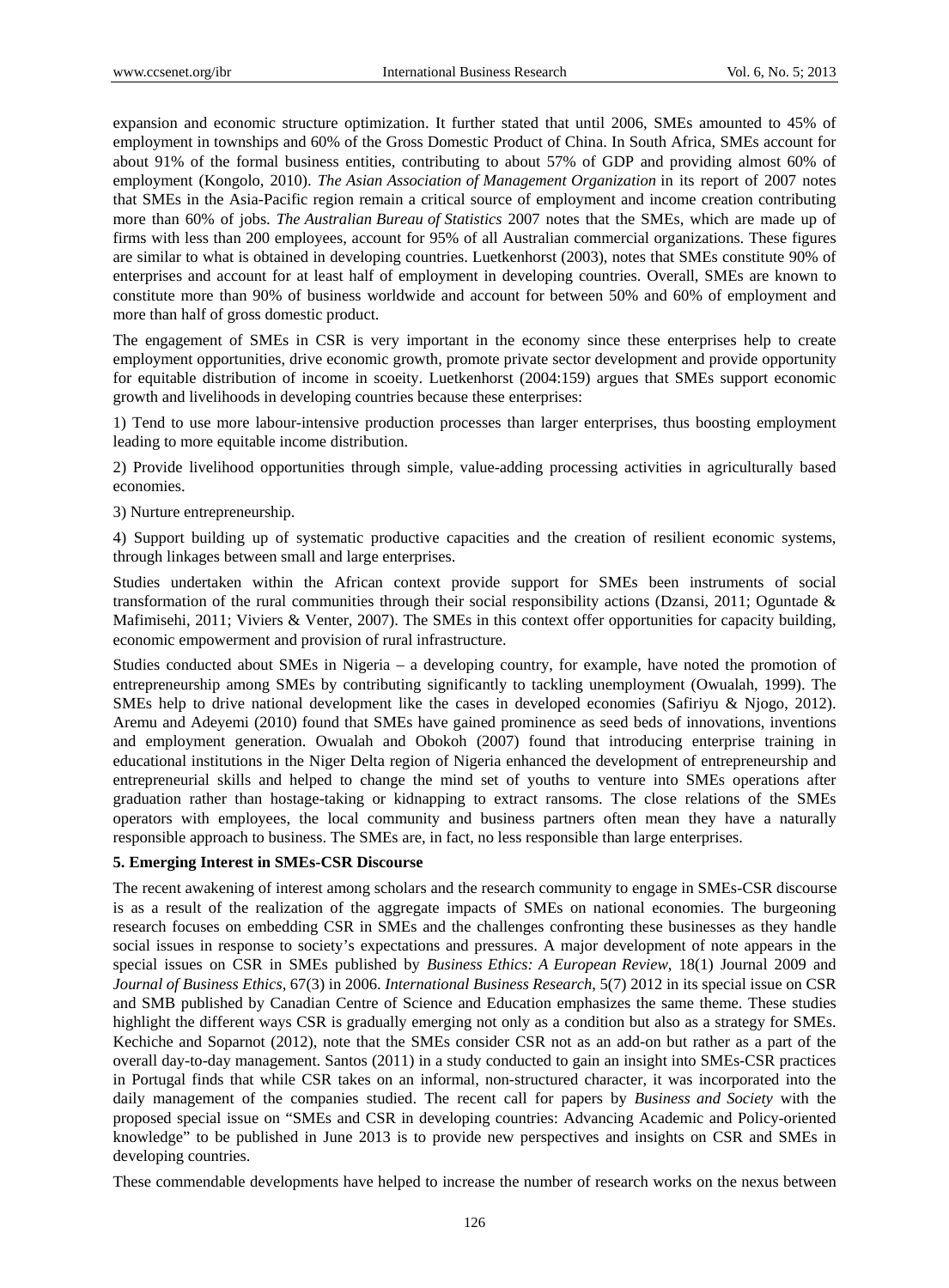SMEs and CSR even though the output still falls short of the large volume of literature on CSR which traditionally focused on larger firms. The emerging literature on the engagement of SMEs in CSR is encouraging and pointing to the need for more research to unearth the unique characteristics of SMEs that predispose them to undertake CSR initiatives. Much of the literature pertaining to large organizations appears to have little relevance to SMEs as a rather different set of meachnisms are in play when SMEs decide on how responsible they should behave (Fitjar, 2011). Russo and Perrini (2010), note that the idiosyncrasies of large firms and SMEs explain the different approaches to CSR. Spence (2007) notes the following characteristics which help to understand and distinguish CSR policies in SMEs from large firms:

1) A lack of codification of CSR in SMEs.

2) Personal motivations prevails on other motivations such as marketing approach and strategic or public relations – approaches for engaging in social responsibility activities.

3) The owner-manager is primarily responsible to develop and implement CSR activities..

4) The embeddedness of the firm in local communities affects the choice of the firm to focus on socially responsible behaviour.

5) The importance of social capital and informal relationships for the success of the firms – which is closely linked to their reputation – represents an important input to act with honesty and integrity.

6) The central role assumed by human resources in small firms generates a high commitment of the organizations in employees and their families.

7) The industries in which the SMEs operate directly affect their approach on how CSR activities are handled.

## **6. Motivations or Drivers for SMEs Engagement in CSR**

There are several motivating factors or drivers responsible for SMEs engagement in CSR. The drivers are conceptualized as the internal and external pressures that aid, promote and compel SMEs to identify with, engage and implement CSR programmes. The internal and external drivers to SMEs social performance are based on internal decision making autonomy and external market pressure respectively (Kusyk & Lozano, 2007).

In the class of internal motivations or drivers for engagement in responsible activities are the following:

1) The manager's personal values or ethical orientation and level of morality play a major role in determining his level of commitment to the implementation of social responsibility programmes in the enterprise. The emerging literature provides support for this factor (Vives, 2006; Vives 2009; Leopoutre & Heene, 2006; Hsu & Cheng, 2011; Freisleben, 2011).

2) The engagement is purely based on "normative case" where SMEs see it as the "right thing to do" to give back something to the community of business location. This is the desire or need to be good citizen in the community.

3) The "business case" is also important where the enterprises anticipate gaining benefits from community engagement or philanthropy. Such benefits may be improved community image, better business returns and improved customer loyalty.

4) The strong identification with the community also provides driving force for SMEs engagement CSR.

The external pressures that compel SMEs to engage in CSR are:

1) The supply chain pressure from large organizations helps the SMEs to adopt ethically responsible practices to sustain their business relationship with such big firms.

2) Community pressure – the local media and non-governmental organizations and community-based organizations often bring pressure to SMEs to handle the issues of social performance.

3) The need to obey laws and regulations and avoid sanction and negative publicity is another driver compelling SMEs to undertake CSR.

4) The issue of customer loyalty is also important. The SMEs offer improved services and undertake responsible practices to maintain reputation and integrity to retain and attract customers on a continuous basis.

## **7. Strategies of Engagement in CSR**

The SMEs have adopted several strategies to engage in CSR in the communities of their location. These strategies reflect the different dimensions or areas of CSR initiatives (Inyang, 2013):

1) Community involvement or development: The relatively local character of SMEs makes it possible for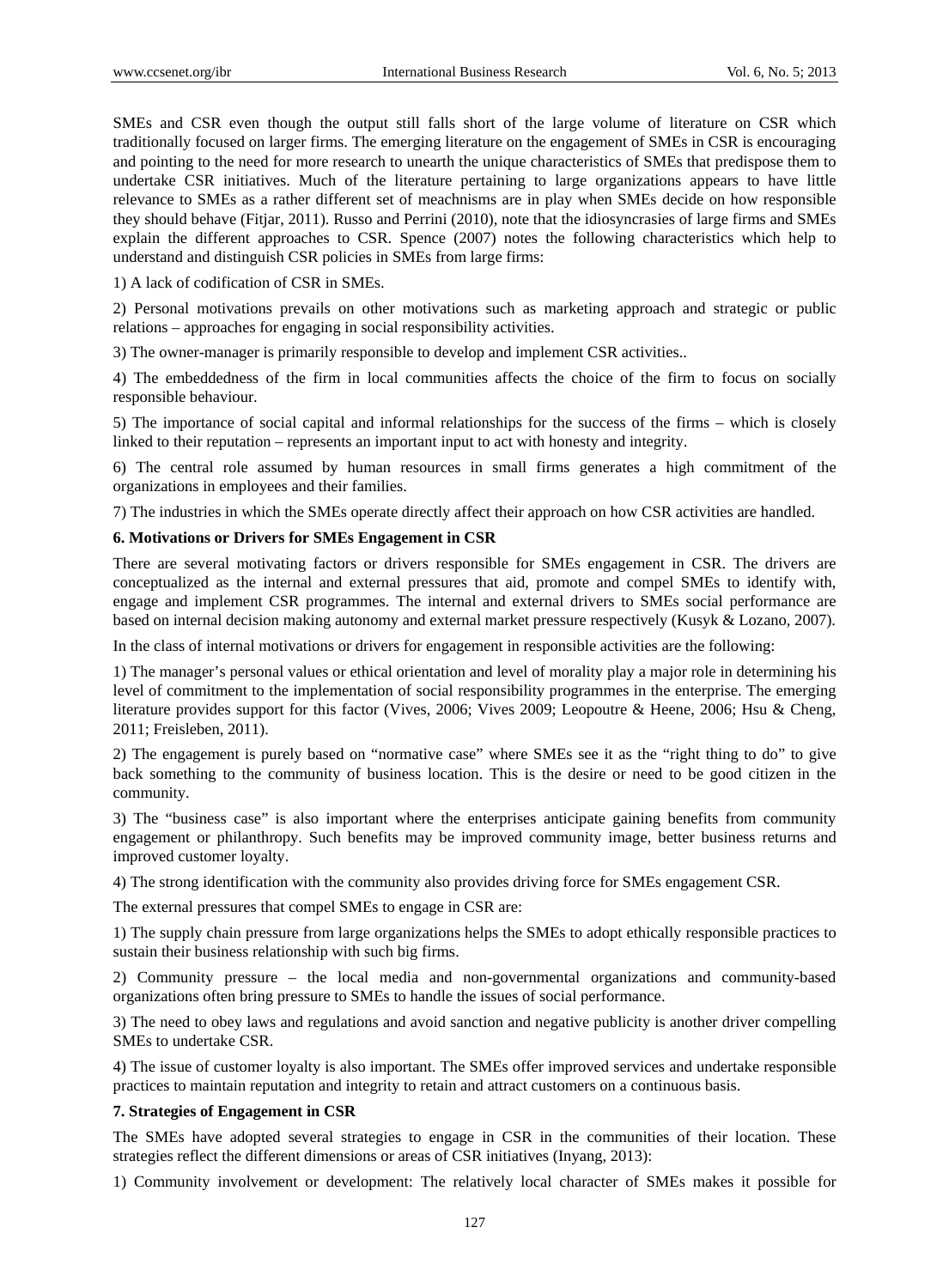employees and owners to be well known in the community. Thus, the SMEs have strong identification with the community which also serves as a major external driver. The SMEs are therefore engaged in community-related activities such as sports, health and education, and other philanthropy giving. Meeting such obligations endures the business to the community.

2) Employee-related initiatives: The employees are very important stakeholders in SMEs engagement in CSR, and with this understanding, the small business operators develop a very fruitful and cordial relationship with the workforce. The main social responsibility issues relating to employees include promotion of employee health and safety, remedial education for disadvantage employees, employee training and development, paying employee adequate reward, and their involvement in decision making. These in turn enhance employee's enthusiasm and commitment to the company. It is worthy to note also that the SMEs offer great employment opportunities in the community and this is considered as socially responsible action.

3) Consumerism: The customers also play a role as drivers in CSR engagement of the SMEs even if it is not at the same scale of large organisations. SMEs have responsibility to their customers by providing quality products and services to enhance the customers' well-being as this can impact positively on their revenues. Consumerism is concerned about honesty in advertising, product safety, reliability and durability of products, fair pricing, and responsiveness to customers' needs. In fact, SMEs are naturally closed to their customers and are able to understand their needs and which they readily satisfy.

4) Environmental initiatives: The SMEs are beginning to show concern for the environment by designing environmentally friendly products or production processes, energy conservation, an efficient use of resources to minimize wastages, reduction in pollution, etc. This marks a humble beginning that is likely to see SMEs undertaking large-scale environmentally responsible practices.

5) Supply chain: The large organizations are putting increasing pressures on SMEs to behave responsibly. These organisations increasingly include environmental and social criteria in their procurement processes, and this has positive influence on CSR behaviour of suppliers. These large organisations encourage their suppliers to adhere to fixed requirements in their business dealings and play a further role in educating the supply chain partners in CSR-related activities. Thus, the SMEs in performing their roles as providers of goods and services to large companies automatically undertake responsible initiatives which impact on the environment and social and human resources issues.

## **8. Benefits of Implementation of CSR by SMEs**

Many studies have identified several benefits that SMEs derived from the adoption and implementation of CSR programmes.

| <b>Literature/Research Works</b>                    | <b>Findings: Benefits Highlighted</b>           |
|-----------------------------------------------------|-------------------------------------------------|
| Andreasen, 1996; Sagawa, 2001; Wymer and Samu, 2003 | - Increased sales                               |
|                                                     | - Brand differentiation                         |
|                                                     | - Enhanced brand image                          |
|                                                     | - Improve employee recruitment                  |
|                                                     | - Morale and retention                          |
|                                                     | - Enhanced government relations                 |
|                                                     | - Ability to reach new customer segments        |
| <b>Risks</b> , 2005                                 | - Increase visibility                           |
|                                                     | - Enhanced corporate image                      |
|                                                     | - Thwarting negative publicity                  |
| Madden, Scaife and Crissman, 2006                   | - Increased sales                               |
|                                                     | - Building staff morale.                        |
|                                                     | - Building and maintaining client relationships |
|                                                     | - Show concern for staff and their interest.    |
| Vyakarnam, Bailey, Myers and Burnett, 1997.         | - Enhanced reputation                           |
|                                                     | - Enhanced professional image                   |
|                                                     | - Increased confidence and loyalty              |
| Jenkins, 2006                                       | - Improved image and reputation                 |
|                                                     | - Improved trust and understanding              |
|                                                     | - Larger, more prominent profile                |

## Table 1. Benefits of implementation of CSR by SMEs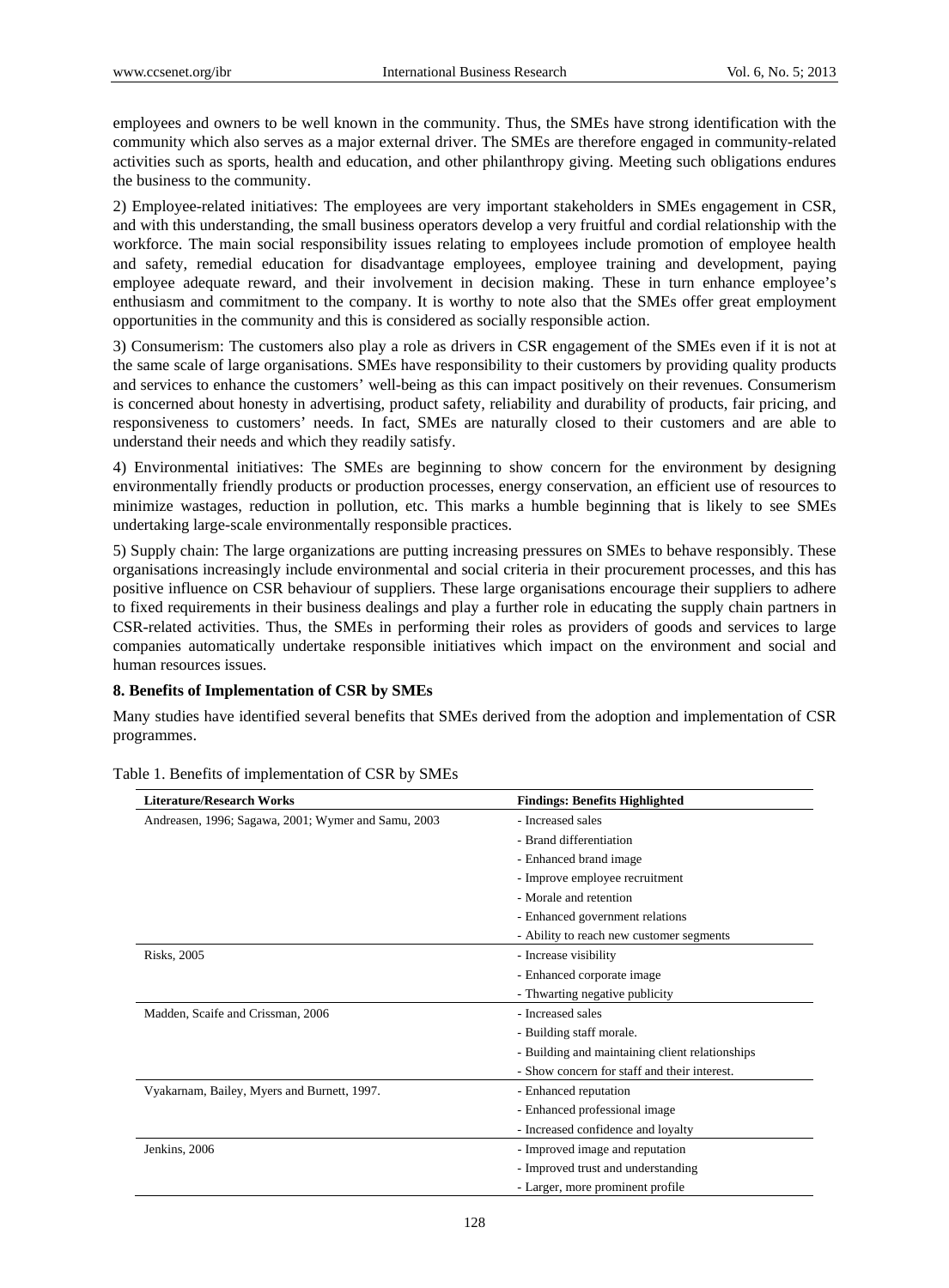|              | - Better market position                         |
|--------------|--------------------------------------------------|
|              | - More business                                  |
|              | - Increased employer motivation                  |
|              | - Increased attractiveness to potential recruits |
|              | - Cost savings and increased efficiency          |
|              | - Risk management                                |
|              | - Benefits company culture                       |
| Dzansi, 2011 | - Community improvement                          |
|              | - Customer satisfaction                          |
|              | - Happy workers                                  |
|              | - Employability                                  |
|              | - Sales growth                                   |
|              | - Profit growth                                  |
|              | - Community goodwill                             |
|              | - Employee loyalty                               |
|              | - Motivated workforce                            |
| Santos, 2011 | - Better reputation                              |
|              | - Higher employee motivation                     |
|              | - Raising quality                                |
|              | - Better productivity                            |

Source: Author's research.

#### **9. Constraints and Challenges Associated with Adoption and Implementation of CSR by SMEs**

Several barriers or constraints associated with adoption and implementation of CSR by SMEs have been identified in the emerging literature:

1) The cost of implementing CSR is usually considered too high especially when SMEs lack financial resources and when survival is often the greatest economic imperative.

2) Time constraint affect commitment to CSR initiatives since small business operators are preoccupied with daily administration of the enterprises and with bigger issues.

3) There is limited knowledge among a large spectrum of SMEs about social performance issues.

4) A lack of awareness of the benefits of CSR with no/little understanding of the business case for SMEs.

5) SMEs lack of capacity to collect and analyse useful data in sustainable development.

6) SMEs have no systematic incentives or frameworks to engage with the CSR issues.

7) Lack of information on CSR activities by SMEs and this affect their commitment.

8) The existing CSR tools and guidelines are mainly designed for large business organizations and are of little or no relevance to SMEs.

9) SMEs lack adequate support services to guide and support the adoption and implementation of CSR programmes.

10) The fear of additional regulatory and bureaucratic burdens constrained SMEs from getting involved in CSR initiatives.

#### **10. Overcoming the Constraints to Implementation**

To overcome these challenges or constraints, the SMEs require adequate resources to provide comprehensive information about the nature of CSR activities and the appropriate strategies and tools to employ to be able to achieve desired results. There is need to have in place formalized tools that go beyond the informal networks. Tools, guidelines and standards tailored to meet the specific needs of the SMEs should be developed since those developed for large organizations are quite inappropriate to handle the concerns of SMEs. The SMEs do look forward for guidance in their efforts to adopt and effectively implement and report on their CSR policies, processes and performances. When there is such support, the small business operators can take their commitment to the next level. Gelbmann (2010) reports about the Austrian CSR Quality Seal directed at SMEs to help them communicate their sustainability performance effectively and display a visible sign for their stakeholders. This seal is helping SMEs to develop a clear picture of their social and environmental performance or conduct.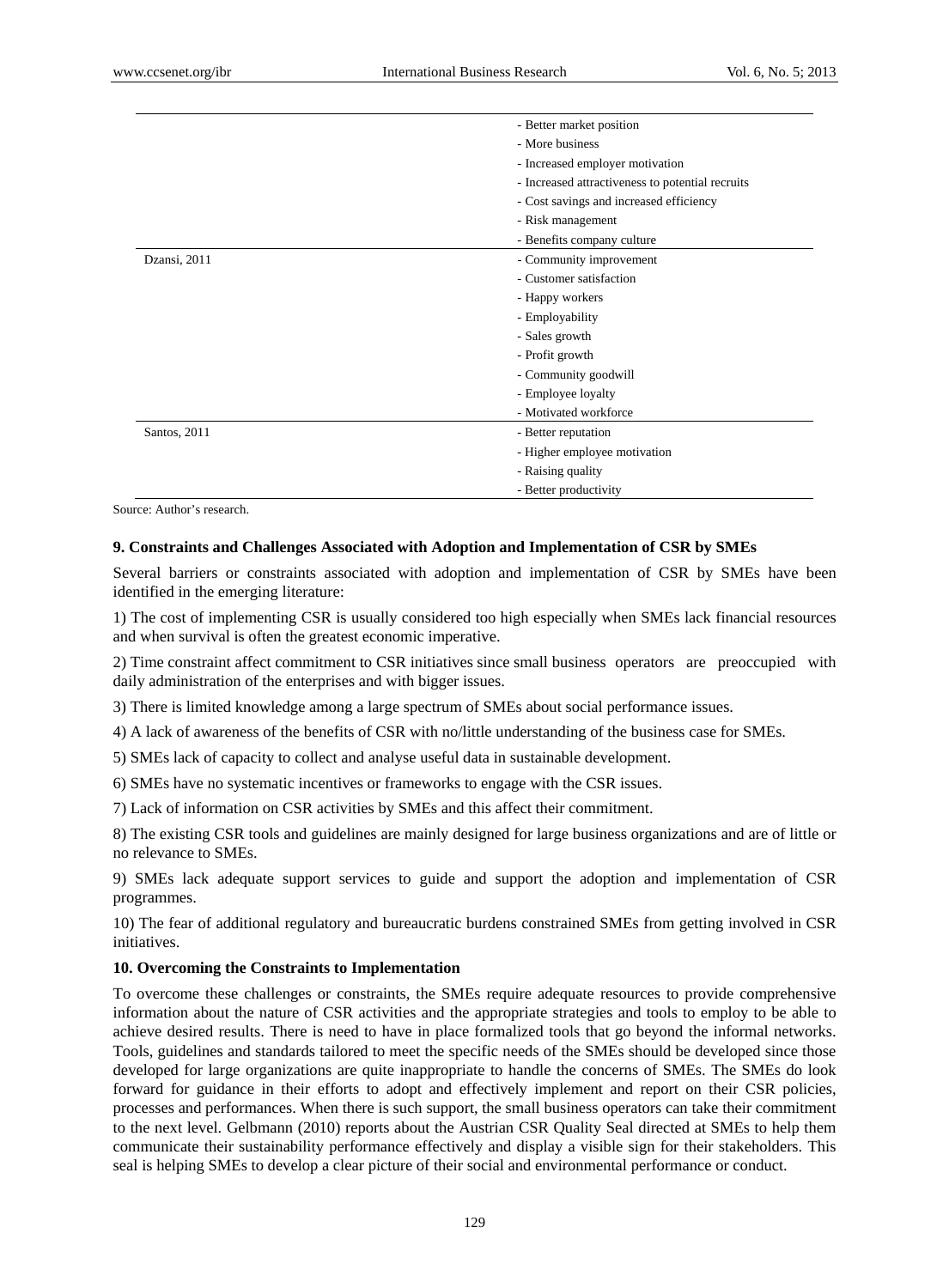The SMEs operators need to be educated on themes related to business ethics, citizenship and responsible practices. Media publicity, attendance at conferences and workshops can help to increase awareness about the core concerns of CSR initiatives. They need adequate training to understand even the concept of CSR, the business case for their engagement and the process of integrating CSR initiatives into their business function. Jenkins (2009:34) notes that "by placing social responsibility at the core of everyday business decisions, CSR becomes less of an 'add-on' and more 'just the way we do things'".

Government intervention may be necessary even though CSR is voluntary. This would be helpful in providing a level playing field. This could be done through the enactment of appropriate legal framework to encourage CSR through tax policy incentives for CSR practices. The creation of the requisite institutional conditions would help to provide visibility for CSR. It is a welcome development that government creates incentives for SMEs to adopt CSR practices and further build their capacity to effectively implement the programmes.

#### **11. Conclusion**

Much of the academic literature on CSR, which is concerned with the obligations organisations owe society, tended to concentrate on large corporate organisations. Very little literature is currently available to enhance our understanding about the role engagement of SMEs in CSR. However, the recent understanding about the aggregate impacts of SMEs on economic development of nations has begun to shift the research pendulum. The burgeoning literature has clearly shown that the SMEs are motivated by both the internal and external drivers and influences to undertake CSR along the dimensions of community development, employee-related initiatives, consumerism, environmental management and supply chain.

Despite the benefits derived from this engagement – which ranged from improved community relations, employee loyalty and satisfaction to business growth and profitability – the SMEs faced several challenges to adoption and implementation of CRS initiatives. The major constraints of limited resources, lack of training and support services can readily be overcome through increased resources, training programmes, and development of formalized SMEs-oriented tools to guide adoption and implementation, and government intervention strategies to create incentives and support services for SMEs engagement in CSR.

#### **Acknowledgements**

This paper was presented at the 19<sup>th</sup> International Business Research Conference organized by the World Business Institute of Australia, held at Monash University, Melbourne, Australia on 19<sup>th</sup>-21<sup>st</sup> November, 2012. The author is grateful to two anonymous reviewers for their comments and the conference participants for their invaluable inputs.

#### **References**

Andreasen, A. R. (1996). Profits for non-profits: Find a corporate partner. *Harvard Business Review*, *74*, 47-59.

- Aremu, M. A., & Adeyemi, S. L. (2010). Small and medium scale enterprise as a survival strategy for employment generation in Nigeria. *Journal of Sustainable Development, 4*(1), 45-57.
- Bowen, H. R. (1953). *Social responsibilities of businessman.* New York: Harper & Brothers.
- Carroll, A. B. (1979). A three dimensional concept model of corporate social performance. *Academy of Management Review*, *4*, 487-505.
- Carroll, A. B. (1999). Corporate social responsibility: Evolution and definitional construct. *Business and Society, 38*(3), 268-295. http://dx.doi.org/10.1177/000765039903800303
- Catalyst Consortium. (2002). *What is CSR?* Retrieved 30<sup>th</sup> August 2012 from http://www.rhcatalyst.org.USaid.gov
- Darhlsrud, A. (2008). How corporate social responsibility is defined: An analysis of 37 definitions. *Corporate Social Responsibility and Environmental Management*, *15*, 1-13. http://dx.doi.org/10.1002/csr.132
- Davis, K., & Blomstran, R. L. (1975). *Business and society: Environment and responsibility* (3rd ed.). New York: McGraw-Hill.
- Dzansi, D. Y. (2011). Social responsibility of small businesses in a typical rural African setting: Some insights from a South African study. *African Journal of Business Management, 5*(14), 5710-5723.
- Enderle, G. (2004). Global competition and corporate responsibilities of small and medium sized enterprises. *Business Ethics: A European Review, 13*(1), 51-63. http://dx.doi.org/10.1111/j.1467-8608.2004.00349.x
- European Union. (2002). *Green paper promoting a European framework for corporate social responsibility.*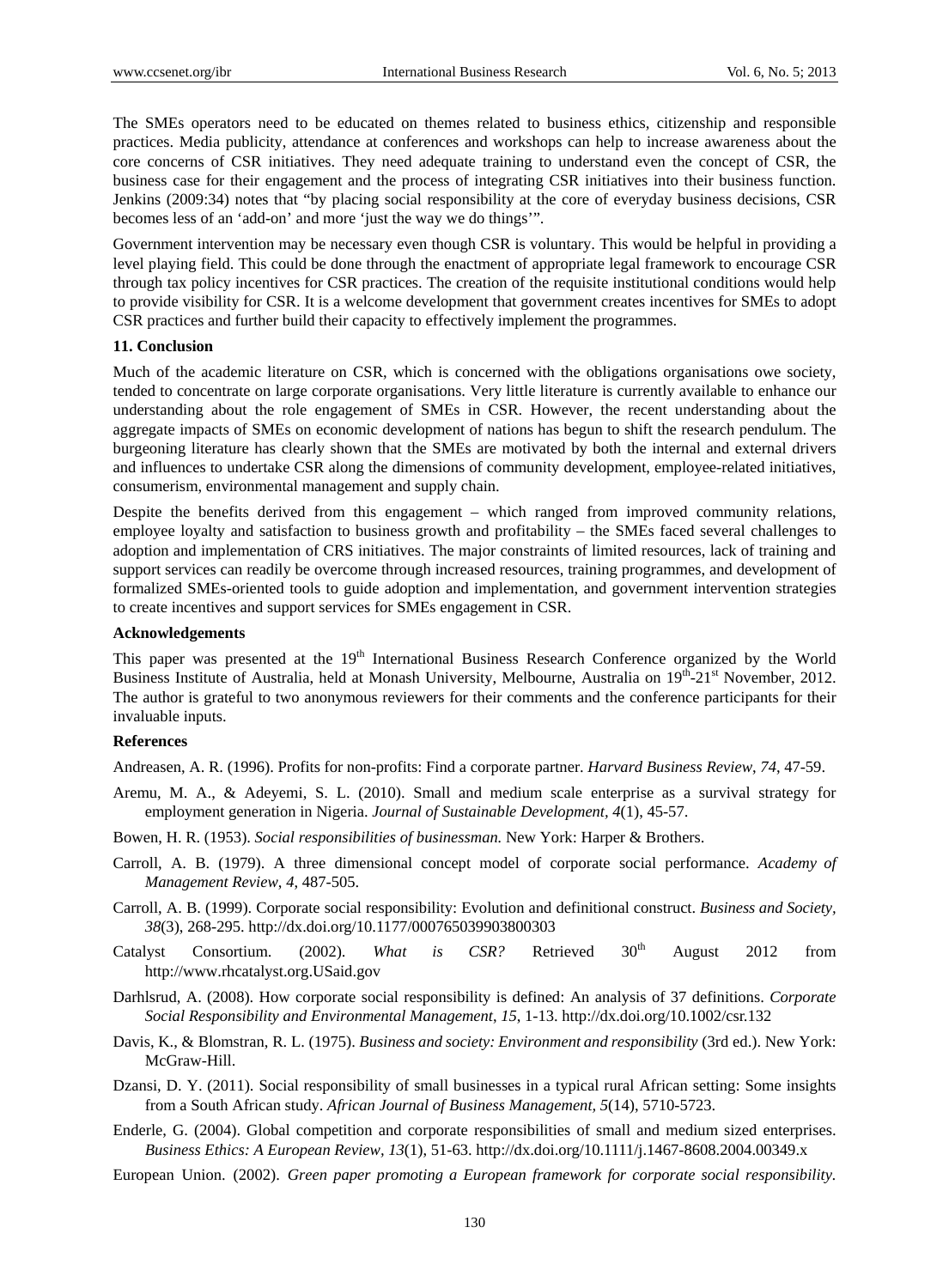Brussels: European Commission.

- Fitjar, R. D. (2011). Little big firms? Corporate social responsibility in small business that do not compete against big ones. *Business Ethics: A European Review*, *20*(1), 30-44. http://dx.doi.org/10.1111/j.1467-8608.2010.01610.x
- Freisleben, G. (2011). Benefits & burdens of CRS for SMEs. *Financial Executive*, October, 53-56.
- Gelbmann, U. (2010). Establishing strategic CSR in SMEs: An Austrian CSR Quality Seal to substantiate the strategic CSR performance. *Sustainable Development*, *18*(2), 90-98. http://dx.doi.org/10.1002/sd.448
- Hsu, J., & Cheng, M. (2011). What prompts small and medium enterprises to engage in corporate social responsibility? A study from Taiwan. *Corporate social Responsibility and Environmental Management*, *19*(5), 288-305. http://dx.doi.org/10.1002/csr.276
- Industry Canada. (2009). *Corporate social responsibility guide project leader*. Retrieved 30 August 2012 from http://www.ioc.gc.ca/eic/site/csr-rse.ns/eng/rs00128.html
- Inyang, B. J. (2013). Small- and medium-sized enterprises engagement in CSR. In S. O. Idowu, N. Capaldi, L. Zu & A. D. Gupta (Eds.), *Encyclopedia of Corporate social responsibility* (4 vols). Heidelberg: Springer. http://dx.doi.org/10.1007/978-3-642-28036-8\_80
- Inyang, B. J., Awa, H. O., & Enuoh, R. O. (2011). CSR-HRM nexus: Defining the role engagement of the human resources professional. *International Journal of Business and Social Sciences*, *2*(5), 118-126.
- Jenkins, H. (2006). Small business champions for corporate social responsibility. *Journal of Business Ethics*, *67*(3), 241-256. http://dx.doi.org/10.1007/s10551-006-9182-6
- Jenkins, H. (2009). A 'business opportunity' model of corporate social responsibility for small-and medium-sized enterprises. *Business Ethics: A European Review*, *18*(1), 21-33. http://dx.doi.org/10.1111/j.1467-8608.2009.01546.x
- Kechiche, A., & Soparnot, R. (2012). CSR within SMEs: Literature review. *International Business Research, 5*(7), 97-104. http://dx.doi.org/10.5539/ibr.v5n7p97
- Kongolo, M. (2010). Job creation versus job shedding and the role of SMEs in economic development. *African Journal of Business Management*, *4*(11), 2288-2295.
- Kusyk, S. M., & Lozano, J. M. (2007). Corporate responsibility in small and medium-sized enterprises. *Corporate Governance*, *7*(4), 502-515. http://dx.doi.org/10.1108/14720700710820588
- Lepontre, J., & Heene, A. (2006). Investigating the impact of firm size on small business social responsibility: A critical review. *Journal of Business Ethics*, *67*(3), 257-273. http://dx.doi.org/10.1007/s10551-006-9183-5
- Luetkenhort, W. (2003). Corporate social responsibility and the development agenda: Should SMEs care? *Working paper*, No. 13. Vienna: United Nations Industrial Development Organizations.
- Lui, H., & Fong, M. (2010). The corporate social responsibility orientation of Chinese small and medium enterprises. *Journal of Business Systems, Governance and Ethics*, *5*(3), 33-50.
- Madden, K., Scaife, W., & Crissman, K. (2006). How and why small to medium sized enterprises (SMEs) engage with their communities: An Australian study. *International Journal of Nonprofit & Voluntary Sector Marketing*, *11*, 49-60. http://dx.doi.org/10.1002/nvsm.40
- McWilliams, A., Siegal, D. S., & Wright, D. G. (2006). Guest Editor's Introduction. Corporate social responsibility: Strategic implications. *Journal of Management Studies*, *43*(1), 1-18. http://dx.doi.org/10.1111/j.1467-6486.2006.00580.x
- Meehan, J., Meehan, K., & Richards, A. (2006). Corporate social responsibility: The 3C-SR model. *International Journal of Social Economics*, *33*(5/6), 386-398. http://dx.doi.org/10.1108/03068290610660661
- Obalola, M. (2008). Beyond philanthropy: Corporate social responsibility in Nigerian insurance industry. *Social Responsibility Journal, 4*(4), 538-548. http://dx.doi.org/10.1108/17471110810909939
- Oguntade, A., & Mafimisehi, T. (2011). Contributions of corporate social responsibility to agriculture and rural development in Nigeria. *Journal of Sustainable Development in Africa, 13*(4), 110-128.
- Owualah, S. I. (1999). Tackling youth unemployment through entrepreneurship. *International Small Business Journal, 17*(3), 49-59. http://dx.doi.org/10.1177/0266242699173003